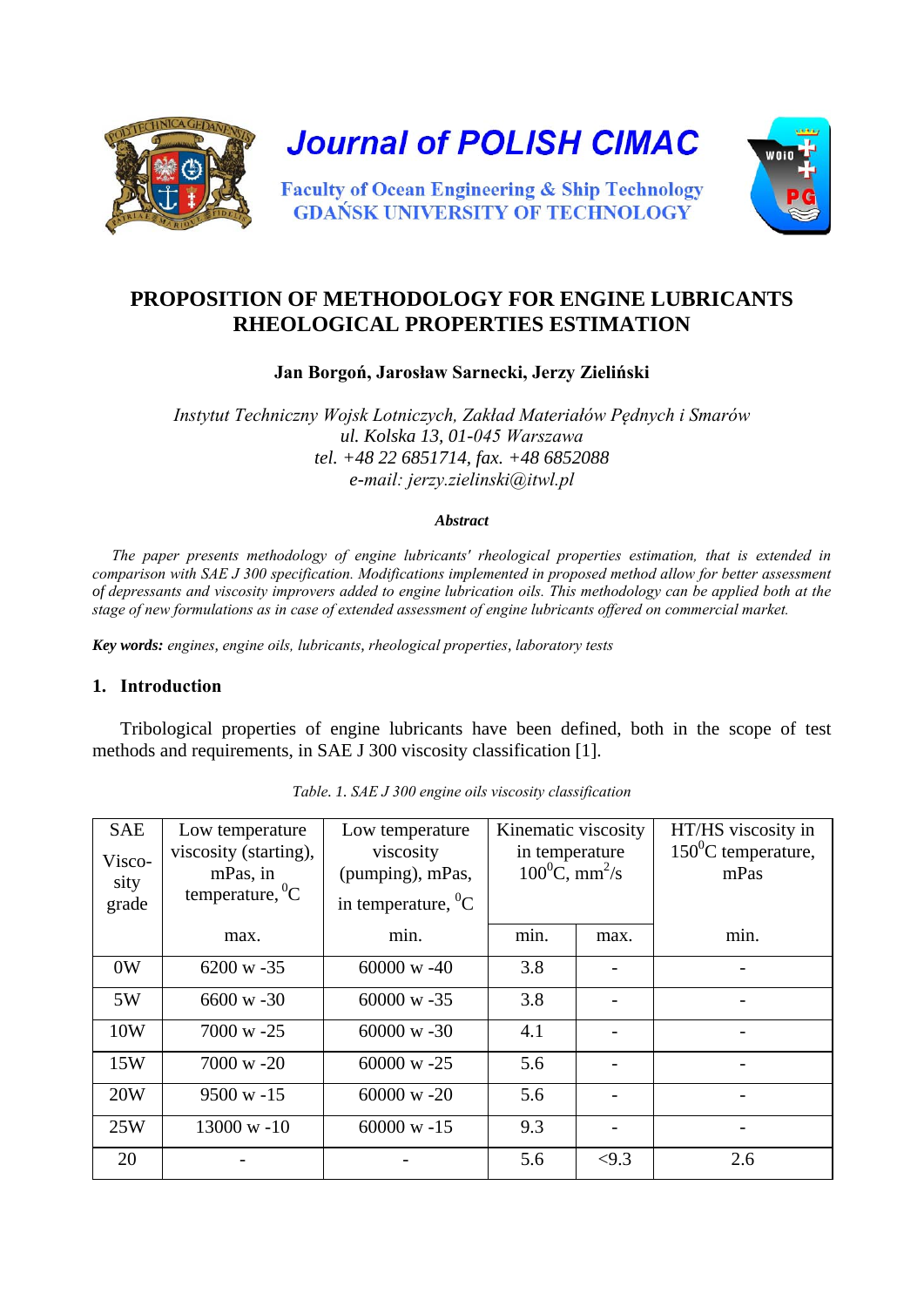| <b>SAE</b><br>Visco-<br>sity<br>grade | Low temperature<br>viscosity (starting),<br>mPas, in<br>temperature, ${}^{0}C$ | Low temperature<br>viscosity<br>(pumping), mPas,<br>in temperature, ${}^{0}C$ | Kinematic viscosity<br>in temperature<br>$100^0C$ , mm <sup>2</sup> /s |        | HT/HS viscosity in<br>$150^0$ C temperature,<br>mPas |  |
|---------------------------------------|--------------------------------------------------------------------------------|-------------------------------------------------------------------------------|------------------------------------------------------------------------|--------|------------------------------------------------------|--|
|                                       | max.                                                                           | min.                                                                          | min.                                                                   | max.   | min.                                                 |  |
| 30                                    |                                                                                |                                                                               | 9.3                                                                    | <12.5  | 2.9                                                  |  |
| 40                                    |                                                                                |                                                                               | 12.5                                                                   | <16.3  | 2.9 (for 0W-40,                                      |  |
|                                       |                                                                                |                                                                               |                                                                        |        | 5W-40                                                |  |
|                                       |                                                                                |                                                                               |                                                                        |        | and 10W-40)                                          |  |
| 40                                    |                                                                                |                                                                               | 12.5                                                                   | <16.3  | 3.7 (dla 15W-40,                                     |  |
|                                       |                                                                                |                                                                               |                                                                        |        | 20W-40, 25W-40                                       |  |
|                                       |                                                                                |                                                                               |                                                                        |        | and $40$ )                                           |  |
| 50                                    |                                                                                |                                                                               | 16.3                                                                   | < 21.9 | 3.7                                                  |  |
| 60                                    |                                                                                |                                                                               | 21.9                                                                   | < 26.1 | 3.7                                                  |  |

# **2. Interpretation of SAE J 300 viscosity classification**

Rheological properties test methods differ from one another in the scope of:

- test tempetrature,
- shear stress,
- cooling or heating time,
- viscosimeters construction.

| Parameter            | Test         | Shear  | Temperature of testing | $\text{Cooling}/$ | Viscosity |
|----------------------|--------------|--------|------------------------|-------------------|-----------|
|                      | method       | stress |                        | heating time      | measure-  |
|                      |              |        |                        |                   | ment      |
| Low temperature      | <b>ASTMD</b> | high   | $-10, -15,$            | 240 s             | pointwise |
| viscosity (starting) | 5293         |        | $-20, -25, -30$ and    |                   |           |
|                      |              |        | $-35^0C$               |                   |           |
| Low temperature      | <b>ASTMD</b> | low    | $-15, -20, -25,$       | from $45$ to      | pointwise |
| viscosity (pumping)  | 4684         |        | $-30, -35$ and         | 51 h              |           |
|                      |              |        | $-40^0C$               |                   |           |
| Kinematic viscosity  | <b>ASTMD</b> | low    | $100^0C$               | 900 s             | pointwise |
|                      | 445          |        |                        |                   |           |
| HT/HS viscosity      | <b>ASTMD</b> | high   | $150^0C$               | 120 s             | pointwise |
|                      | 4741         |        |                        |                   |           |
|                      | <b>ASTMD</b> |        |                        |                   |           |
|                      | 4683         |        |                        |                   |           |

 The main advantage of SAE J 300 viscosity classification is that it reflects the operating conditions of lubricant in an engine: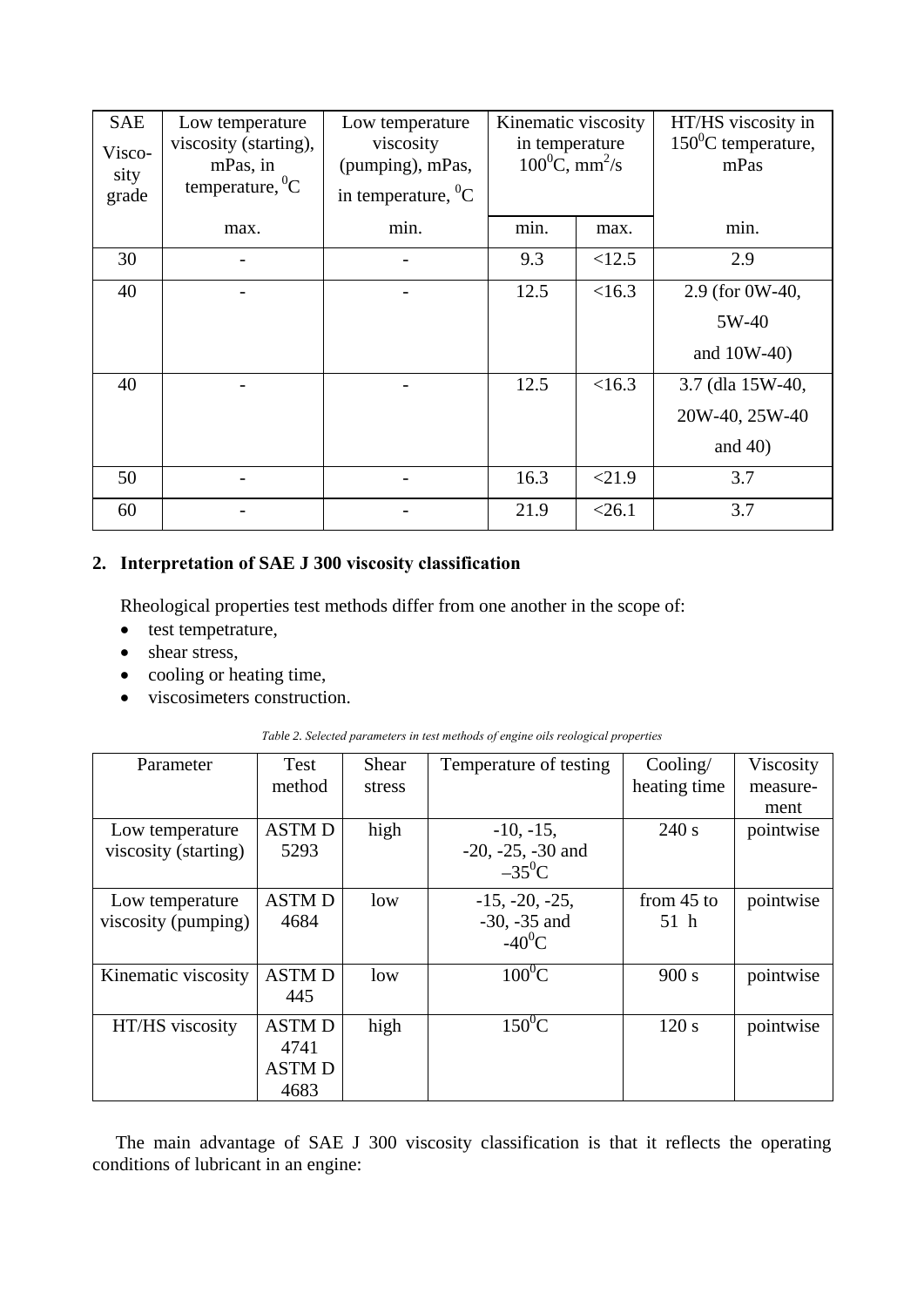- During start-up,
- Immidiately after start-up, during lubricant pumping into tribological system,
- In connecting-rod bearings.

The main advantages of SAE J 300 viscosity classification are:

- Pointwise measurements of viscosity,
- Not reflecting the process of engine lubricant mechanical degradation during normal operation.

 The attempt has been made to implement to SAE J 300 viscosity classification a low temperature method, that to complete measurements of dynamic viscosity (pumping), based on continuous measurement of lubricant dynamic viscosity during long-term cooling. It is a Brookfield scanning test performed according to ASTM D 5133 standard.

 In the scope of taking into consideration the process of lubricant viscosity decrease due to mechanical degradation of viscosity improvers, no requirements have been implemented. The only test method is testing the decrease of viscosity after 30 shear cycles in "pump-injector" rig, which was implemented in different specifications for engine oils.

## **3. Proposition of a method for estimation of engine lubricants rheological properties**

 Some percentage of engine lubricants offered on the market do not conform to requirements of SAE J 300 viscosity classification in the scope of rheological properties.

| Parameter, unit of                     | Requirement      | Results of tests |           |           |           |           |  |
|----------------------------------------|------------------|------------------|-----------|-----------|-----------|-----------|--|
| measurement                            | according to     | Oil no. 1        | Oil no. 2 | Oil no. 3 | Oil no. 4 | Oil no. 5 |  |
|                                        | <b>SAE J 300</b> |                  |           |           |           |           |  |
| Kinematic viscosity                    |                  |                  |           |           |           |           |  |
| in $100^{\circ}$ C, mm <sup>2</sup> /s | $12,5 - 16,3$    | 13.33            | 11.96     | 14.87     | 16.54     | 14.39     |  |
| Kinematic viscosity                    |                  |                  |           |           |           |           |  |
| in $40^{\circ}$ C, mm <sup>2</sup> /s  |                  | 97.23            | 89.34     | 104.5     | 154.5     | 118.7     |  |
| CCS viscosity                          |                  |                  |           |           |           |           |  |
| in $-20^0C$ , mPa·s                    | max. 7000        | 6700             | 6500      | 6200      | 9700      | 7200      |  |
| MRV viscosity                          |                  |                  |           |           |           |           |  |
| in $-25^{\circ}$ C, mPa·s              | max. 60000       | 23800            | 22600     | 19400     | 56900     | 35600     |  |
| HTHS viscosity                         |                  |                  |           |           |           |           |  |
| in $150^0$ C, mPa·s                    | min. 3.7         | 3.7              | 3.3       | 4.1       | 4.7       | 3.7       |  |

*Table 3. Results of rheological properties tests of SAE 15W-40 engine lubricants (according to ASE J 300) offered on Polish market [2]*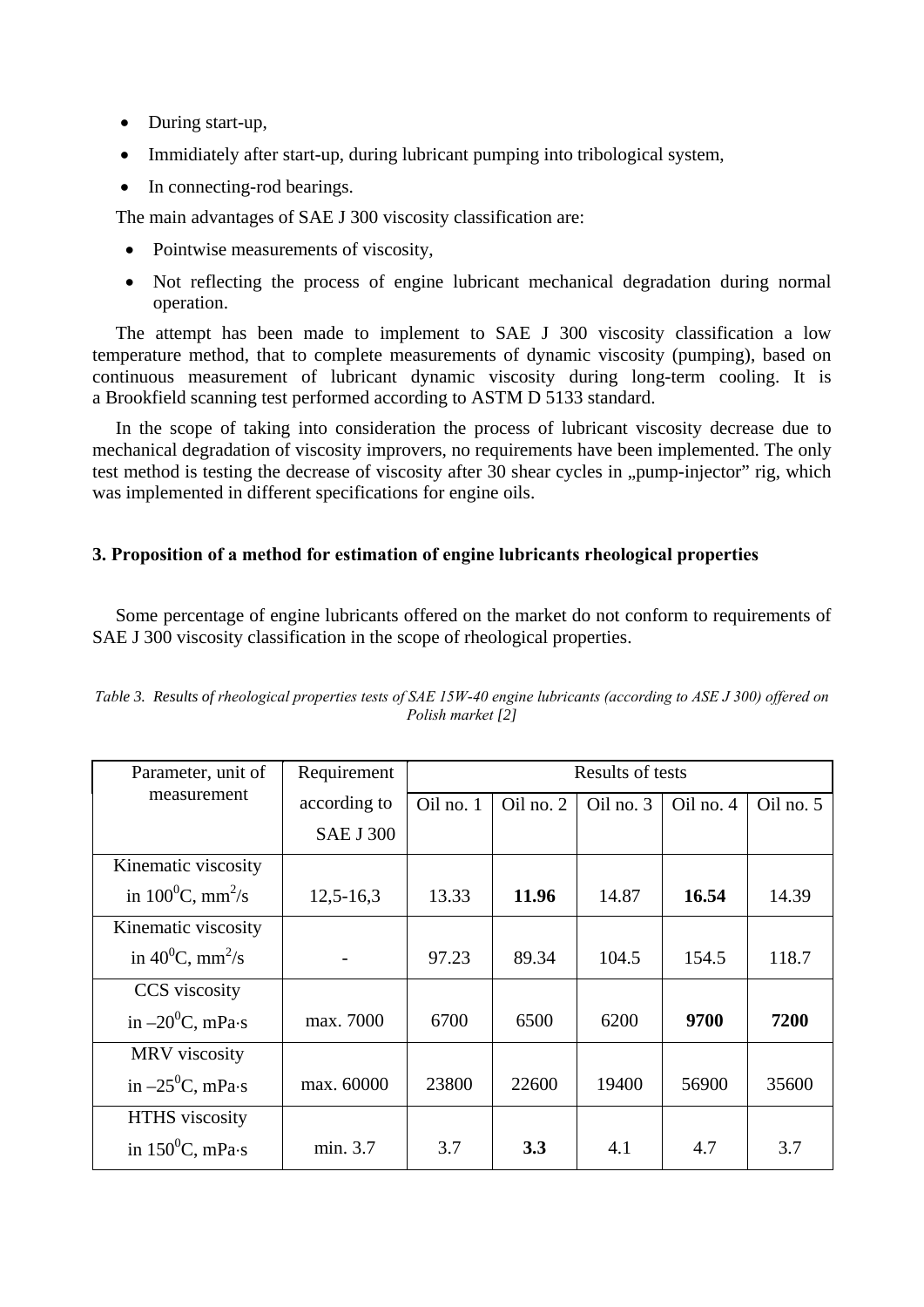Next problem is that engine lubricants, even conforming to requirements of SAE J 300 classification In scope of rheological properties, sometimes are a reason of engines failures.

 So the authors of this paper propose the wider consideration of engine lubricants reological properties testing.

 Proposed methodology of rheological properties testing extends requirements of SAE J 300 viscosity classification by the following elements:

• Drawing a trapezoid of viscosity decrease with talking into consideration decrease of engine lubricant dynamic viscosity decrease after 150 shear cycles In :pump-injector" rig for tests with both low and high shear stress (testing the resistance against mechanical degradation). This testing enables determination of hysteresis of lubricant viscosity change caused by mechanical degradation [3] [4] (trapezoid area),



*Fig. 1. Viscosity change trapezoid for SAE 20W-50 engine lubricant (low resistance against mechanical degradation)*

- Drawing the curves of dynamic viscosity (pumping) change and dynamic viscosity (starting) for a few measurements performed for different testing temperatures, which enables determination of viscosity change during cooling (still not continuous but also not a pointwise) both for low and high shear stress,
- testing dynamic viscosity with Brookfield scanning viscosimeter (dynamic viscosity continous measurements during long-term cooling with low shear stress).

 In the future, the next element of this methodology should be testing the influence of time on viscosity change (in this case its progressive increase) after mechanical degradation, due to polymer chains reconstruction in viscosity improvers.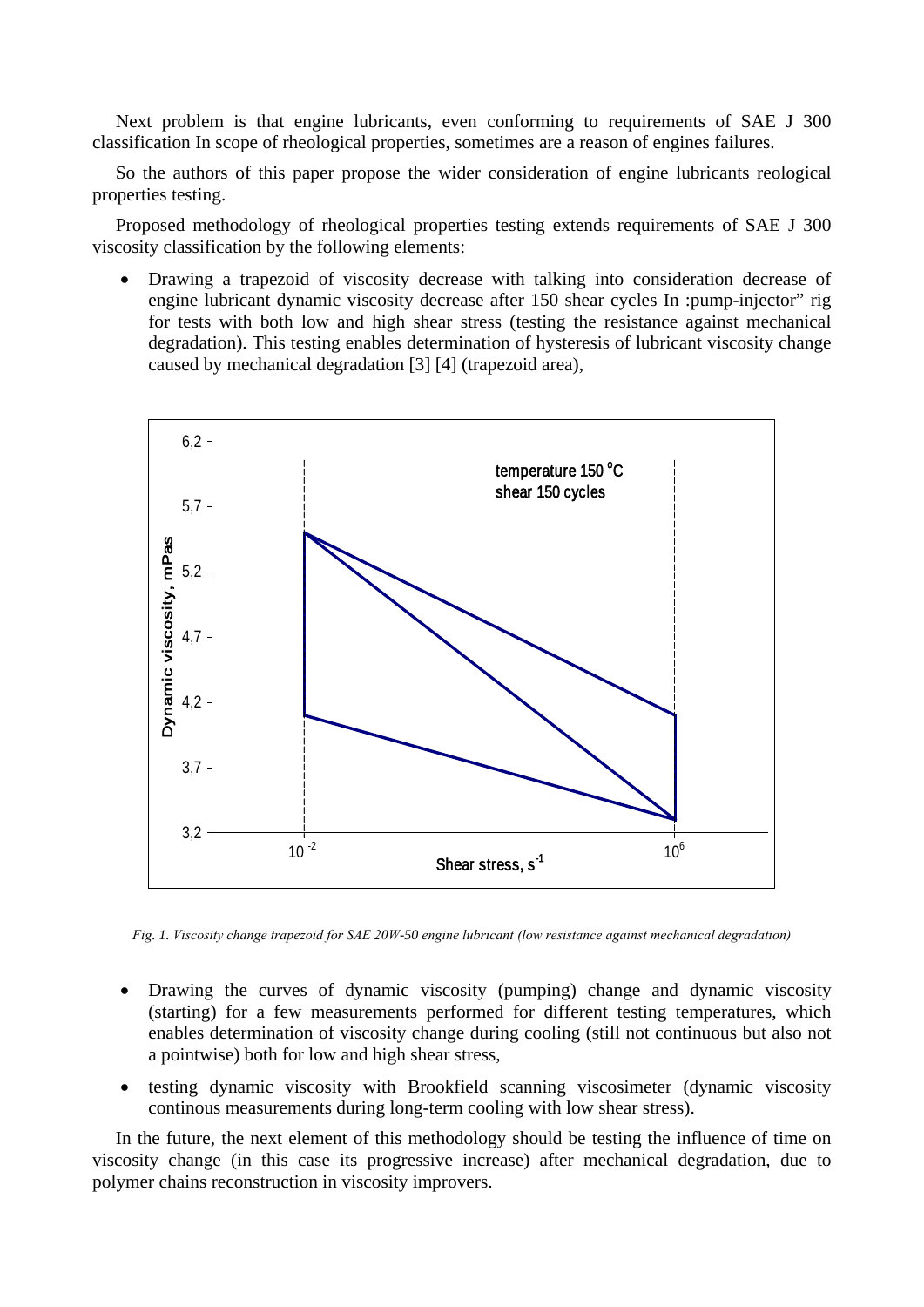

*Fig. 2. Change of dynamic viscosity– starting for SAE 5W-40 lubricant*



*Fig. 3. Change of dynamic viscosity– pumping for SAE 5W-40 lubricant*